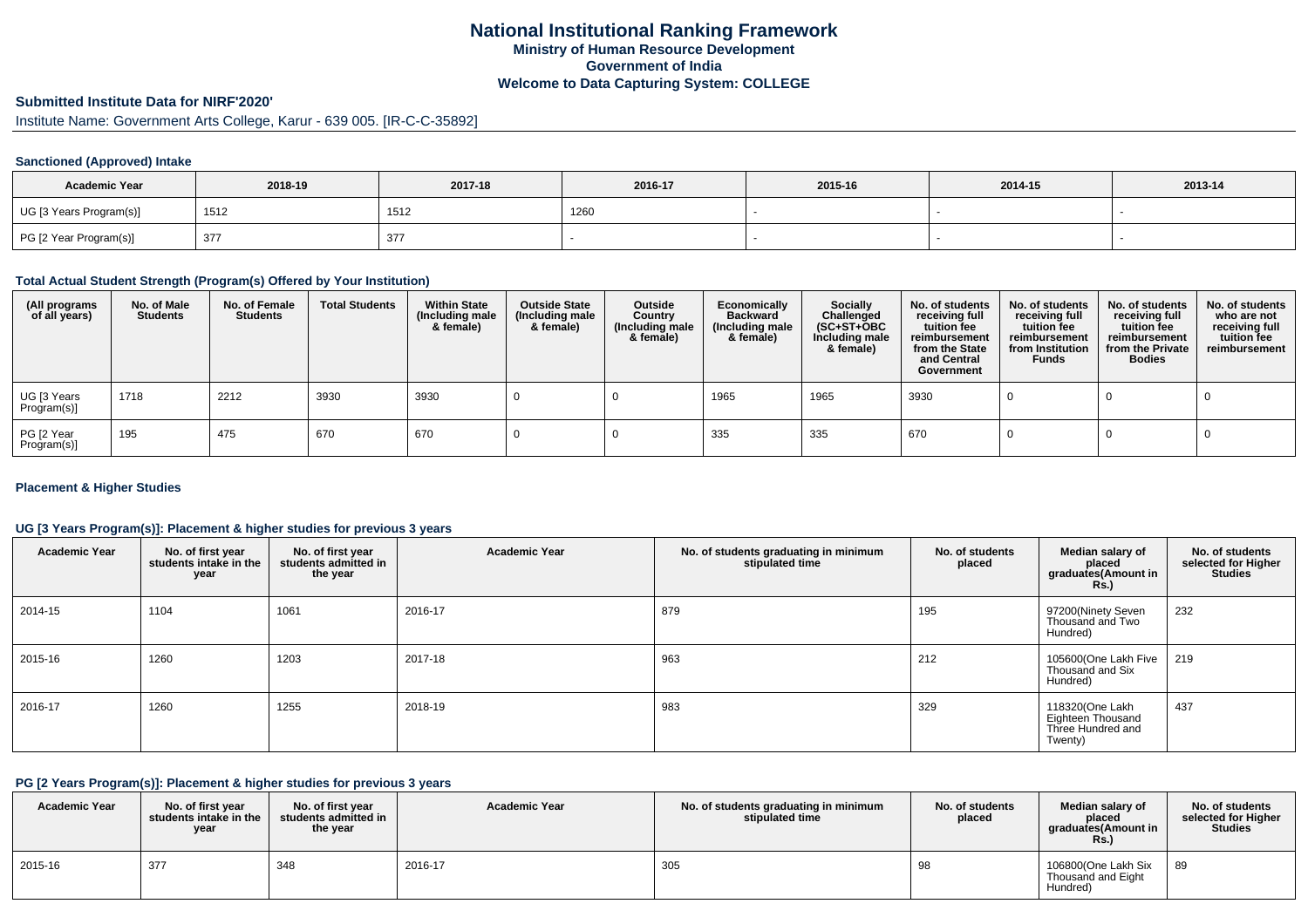| 2016-17 | 377 | 302 | 2017-18 | 264 | - 70 | 110400(One Lakh Ten<br>Thousand and Four<br>Hundred)          | 82                     |
|---------|-----|-----|---------|-----|------|---------------------------------------------------------------|------------------------|
| 2017-18 | 377 | 355 | 2018-19 | 293 | 182  | 118750(One Lakh<br>Eighteen Thousand<br>and Seven Fifty only) | 55 <sup>o</sup><br>ົບອ |

#### **Financial Resources: Utilised Amount for the Capital expenditure for previous 3 years**

| Academic Year                                                                                   | 2018-19                                                            | 2017-18                                                                                              | 2016-17                                                             |  |  |
|-------------------------------------------------------------------------------------------------|--------------------------------------------------------------------|------------------------------------------------------------------------------------------------------|---------------------------------------------------------------------|--|--|
|                                                                                                 | <b>Utilised Amount</b>                                             | <b>Utilised Amount</b>                                                                               | <b>Utilised Amount</b>                                              |  |  |
|                                                                                                 |                                                                    | Annual Capital Expenditure on Academic Activities and Resources (excluding expenditure on buildings) |                                                                     |  |  |
| Library                                                                                         | 249944 (Two lakh forty nine thousand nine hundred forty four)      | 199987 (one lakh ninety nine thousand nine hundred eighty<br>seven                                   | 199948 (one lakh ninety nine thousand nine hundred forty<br>eight)  |  |  |
| New Equipment for Laboratories                                                                  | 2250442 (Twenty two lakh fifty thousand four hundred forty<br>two) | 293241 (Two lakh ninety three thousand two hundred forty<br>one)                                     | 47000 (forty seven thousand)                                        |  |  |
| Other expenditure on creation of Capital Assets (excluding<br>expenditure on Land and Building) | 1712940 (Seventeen lakh twelve thousand nine hundred and<br>forty) | 4000000 (Forty lakh)                                                                                 | 152777 (One lakh fifty two thousand seven hundred seventy<br>seven) |  |  |

### **Financial Resources: Utilised Amount for the Operational expenditure for previous 3 years**

| <b>Academic Year</b>                                                                                                                                                                           | 2018-19                                                                                         | 2017-18                                                                                   | 2016-17                                                                      |  |
|------------------------------------------------------------------------------------------------------------------------------------------------------------------------------------------------|-------------------------------------------------------------------------------------------------|-------------------------------------------------------------------------------------------|------------------------------------------------------------------------------|--|
|                                                                                                                                                                                                | <b>Utilised Amount</b>                                                                          | <b>Utilised Amount</b>                                                                    | <b>Utilised Amount</b>                                                       |  |
|                                                                                                                                                                                                |                                                                                                 | <b>Annual Operational Expenditure</b>                                                     |                                                                              |  |
| Salaries (Teaching and Non Teaching staff)                                                                                                                                                     | 152981929 (Fifteen crore twenty nine lakhs eighty one<br>thousand nine hundred and twenty nine) | 134376204 (Thirteen crore forty three lakhs seventy six<br>thousand two hundred and four) | 128754600 (Twelve crore eighty seven lakhfifty four thousand<br>six hundred) |  |
| Maintenance of Academic Infrastructure or consumables and<br>other running expenditures(excluding maintenance of hostels<br>and allied services, rent of the building, depreciation cost, etc) | 1189141 (Eleven Lkah eighty nine thousand one hundred forty<br>one)                             | 1171977 (Eleven lakh seventy one thousand nine hundred<br>seventy seven)                  | 963175 (Ninelakh sixty three thousand one hundred seventy<br>five)           |  |
| Seminars/Conferences/Workshops                                                                                                                                                                 | 50000 (Fifty thousand)                                                                          | 15000 (Fifteen thousand)                                                                  | 245000 (Two lakh forty five thousand)                                        |  |

#### **PCS Facilities: Facilities of physically challenged students**

| 1. Do your institution buildings have Lifts/Ramps?                                                                                                          | Yes, more than 80% of the buildings |
|-------------------------------------------------------------------------------------------------------------------------------------------------------------|-------------------------------------|
| 2. Do your institution have provision for walking aids, includingwheelchairs and transportation from one building to another for<br>  handicapped students? | Yes                                 |
| 3. Do your institution buildings have specially designed toilets for handicapped students?                                                                  | Yes, more than 40% of the buildings |

#### **Awards Details**

| 1. How many faculty member of your institution have received highly reputed national/international awards/recognition from central   0<br>government agencies in the previous academic year 2018-19 |  |
|-----------------------------------------------------------------------------------------------------------------------------------------------------------------------------------------------------|--|
| 2. How many students of your institution have won international awards in the previous academic year 2018-19                                                                                        |  |

## **Faculty Details**

|  | Srno | Name | Age | <b>Designation</b> | Gender | Qualification | <b>Experience (In</b><br>Months) | ls Associated<br><b>Last Year</b> | Currently<br>working with<br>institution? | <b>Joining Date</b> | <b>Leaving Date</b> | <b>Association type</b> |
|--|------|------|-----|--------------------|--------|---------------|----------------------------------|-----------------------------------|-------------------------------------------|---------------------|---------------------|-------------------------|
|--|------|------|-----|--------------------|--------|---------------|----------------------------------|-----------------------------------|-------------------------------------------|---------------------|---------------------|-------------------------|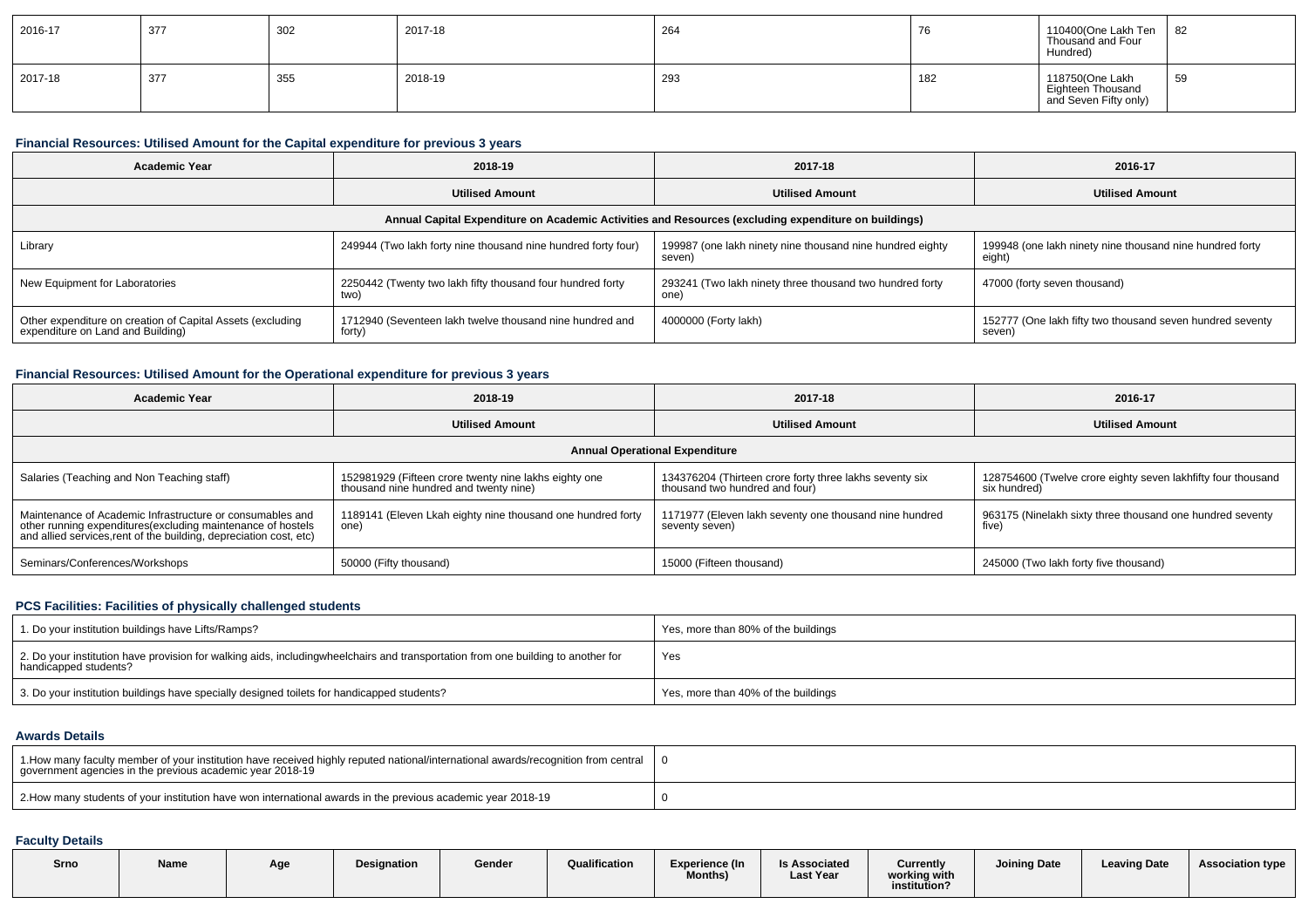| 1              | Dr K<br>MARIYAMMAL                 | 55 | Associate<br>Professor | Female | Ph.D    | 312 | Yes | Yes | 28-08-1996 | $\overline{\phantom{a}}$ | Regular |
|----------------|------------------------------------|----|------------------------|--------|---------|-----|-----|-----|------------|--------------------------|---------|
| $\overline{2}$ | DR P P RAJAN                       | 57 | Assistant<br>Professor | Male   | Ph.D    | 144 | Yes | Yes | 26-12-2007 | --                       | Regular |
| 3              | DR R<br>CHELLAMUTHU                | 35 | Assistant<br>Professor | Male   | Ph.D    | 96  | Yes | Yes | 26-02-2011 | ш,                       | Regular |
| 4              | DR K<br><b>THANGADURAI</b>         | 45 | Assistant<br>Professor | Male   | Ph.D    | 252 | Yes | Yes | 26-12-2007 | $\overline{\phantom{a}}$ | Regular |
| 5              | DR V BABY<br><b>DEEPA</b>          | 45 | Assistant<br>Professor | Female | Ph.D    | 276 | Yes | Yes | 29-07-2015 | ш,                       | Regular |
| 6              | DR P<br><b>MUTHUKUMAR</b>          | 52 | Assistant<br>Professor | Male   | Ph.D    | 139 | Yes | Yes | 26-12-2007 | $\overline{\phantom{a}}$ | Regular |
| $\overline{7}$ | DR S PALANIVEL                     | 55 | Assistant<br>Professor | Male   | Ph.D    | 153 | Yes | Yes | 26-12-2007 | ш,                       | Regular |
| 8              | DR A<br>SARAVANAN                  | 48 | Assistant<br>Professor | Male   | Ph.D    | 120 | Yes | Yes | 09-07-2009 | $\overline{\phantom{a}}$ | Regular |
| 9              | DR S<br>SIVASANKARAN               | 51 | Associate<br>Professor | Male   | Ph.D    | 228 | Yes | Yes | 28-08-2000 | ш,                       | Regular |
| 10             | R<br><b>BALAKRISHNAN</b>           | 45 | Assistant<br>Professor | Male   | M. Phil | 120 | Yes | Yes | 09-07-2009 | $\overline{\phantom{a}}$ | Regular |
| 11             | MR V<br>TAMILARASAN                | 56 | Associate<br>Professor | Male   | M. Phil | 264 | Yes | Yes | 21-01-1998 | --                       | Regular |
| 12             | DR S<br><b>BALASUBRAMAN</b><br>IAN | 51 | Assistant<br>Professor | Male   | Ph.D    | 300 | Yes | Yes | 26-12-2007 | $\overline{a}$           | Regular |
| 13             | DR V<br>PADMANABHAN                | 42 | Assistant<br>Professor | Male   | Ph.D    | 252 | Yes | Yes | 05-07-1999 | --                       | Regular |
| 14             | DR P<br><b>SENTHILKUMAR</b>        | 40 | Assistant<br>Professor | Male   | Ph.D    | 192 | Yes | Yes | 23-05-2003 | --                       | Regular |
| 15             | DR K<br>MAHALAKSHMI                | 44 | Assistant<br>Professor | Female | Ph.D    | 168 | Yes | Yes | 13-10-2008 | --                       | Regular |
| 16             | S SAHUL<br><b>HAMEED</b>           | 46 | Assistant<br>Professor | Male   | M. Phil | 278 | Yes | Yes | 18-06-1996 | --                       | Regular |
| 17             | L F A<br>AMIRTHARAJ                | 46 | Assistant<br>Professor | Male   | M. Phil | 230 | Yes | Yes | 09-07-2009 | --                       | Regular |
| 18             | Mrs S<br>SENTHAMILSELV             | 52 | Assistant<br>Professor | Female | M. Phil | 132 | Yes | Yes | 13-10-2008 | --                       | Regular |
| 19             | Dr R BABUNATH                      | 41 | Assistant<br>Professor | Male   | Ph.D    | 48  | Yes | Yes | 28-07-2015 | $\overline{\phantom{a}}$ | Regular |
| 20             | F BASKARAN                         | 55 | Assistant<br>Professor | Male   | M. Phil | 144 | Yes | Yes | 26-12-2007 | $\sim$                   | Regular |
| 21             | Dr M NOUSHATH                      | 41 | Assistant<br>Professor | Female | Ph.D    | 204 | Yes | Yes | 09-07-2009 | $\sim$                   | Regular |
| 22             | BALASUBRAMAN<br><b>IYAN</b>        | 34 | Assistant<br>Professor | Male   | M. Phil | 48  | Yes | Yes | 05-08-2015 | $\sim$                   | Regular |
| 23             | O ILNAGOVAN                        | 53 | Assistant<br>Professor | Male   | M. Phil | 222 | Yes | Yes | 09-07-2009 | $\sim$                   | Regular |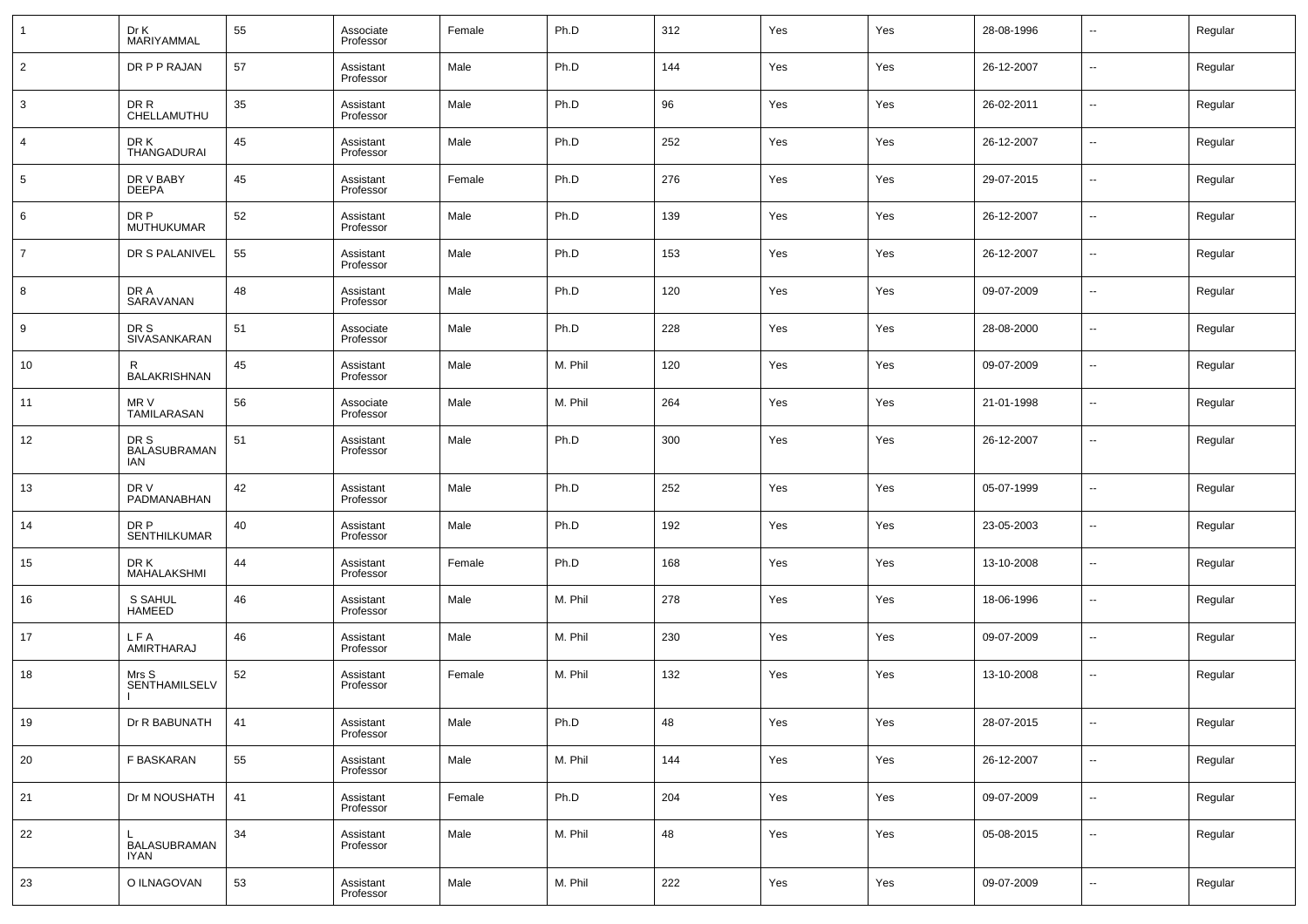| 24 | DR S MOORTHY                       | 38 | Assistant<br>Professor | Male   | Ph.D    | 108 | Yes | Yes | 09-07-2009 | $\overline{\phantom{a}}$ | Regular                |
|----|------------------------------------|----|------------------------|--------|---------|-----|-----|-----|------------|--------------------------|------------------------|
| 25 | A VADIVEL                          | 38 | Assistant<br>Professor | Male   | Ph.D    | 124 | Yes | Yes | 03-10-2006 | $\sim$                   | Regular                |
| 26 | K SUDHA                            | 36 | Lecturer               | Female | M. Phil | 28  | Yes | Yes | 23-03-2009 | $\sim$                   | Adhoc /<br>Contractual |
| 27 | J KARTHIKEYINI                     | 33 | Lecturer               | Female | M. Phil | 120 | Yes | Yes | 04-01-2016 | $\sim$                   | Adhoc /<br>Contractual |
| 28 | M MEHALA                           | 40 | Lecturer               | Female | Ph.D    | 36  | Yes | Yes | 14-09-2009 | $\sim$                   | Adhoc /<br>Contractual |
| 29 | A RUKMANI                          | 39 | Lecturer               | Female | M. Phil | 48  | Yes | Yes | 23-09-2009 | $\sim$                   | Adhoc /<br>Contractual |
| 30 | R BACKIYARAJ                       | 35 | Lecturer               | Male   | Ph.D    | 36  | Yes | Yes | 14-10-2015 | $\overline{\phantom{a}}$ | Adhoc /<br>Contractual |
| 31 | P<br>DHANAPACIYALA<br><b>KSHMI</b> | 31 | Lecturer               | Female | M. Phil | 34  | Yes | Yes | 26-11-2012 | $\overline{\phantom{a}}$ | Adhoc /<br>Contractual |
| 32 | <b>B SENTHIL</b><br><b>KUMAR</b>   | 43 | Lecturer               | Male   | Ph.D    | 47  | Yes | Yes | 16-09-2002 | $\overline{\phantom{a}}$ | Adhoc /<br>Contractual |
| 33 | R MANIVASAKAM                      | 41 | Assistant<br>Professor | Male   | M. Phil | 156 | No  | Yes | 02-02-2018 | $\overline{\phantom{a}}$ | Regular                |
| 34 | DR S SUDHA                         | 44 | Associate<br>Professor | Female | Ph.D    | 252 | Yes | Yes | 26-10-1998 | $\overline{\phantom{a}}$ | Regular                |
| 35 | DR R<br>LAKSHMANASIN<br>GH         | 55 | Assistant<br>Professor | Male   | Ph.D    | 120 | Yes | Yes | 09-07-2009 | ۰.                       | Regular                |
| 36 | DR S<br>VIJAYAKUMAR                | 38 | Assistant<br>Professor | Male   | Ph.D    | 132 | Yes | Yes | 21-01-2008 | $\overline{\phantom{a}}$ | Regular                |
| 37 | Dr A<br>SARASWATHI                 | 41 | Assistant<br>Professor | Female | Ph.D    | 228 | Yes | Yes | 26-12-2007 | $\ddotsc$                | Regular                |
| 38 | DR C JAYANTHI                      | 43 | Assistant<br>Professor | Female | Ph.D    | 228 | Yes | Yes | 26-12-2007 | $\sim$                   | Regular                |
| 39 | T DEEPA                            | 39 | Assistant<br>Professor | Female | M. Phil | 129 | Yes | Yes | 13-10-2008 | $\ddotsc$                | Regular                |
| 40 | DR A V P<br>KARTHIKEYAN            | 45 | Assistant<br>Professor | Male   | Ph.D    | 153 | Yes | Yes | 26-12-2007 | $\sim$                   | Regular                |
| 41 | DR R<br><b>JEYAPRAKASH</b>         | 39 | Assistant<br>Professor | Male   | Ph.D    | 120 | Yes | Yes | 09-07-2009 | $\overline{\phantom{a}}$ | Regular                |
| 42 | DR S<br>YASODHAMANI                | 55 | Assistant<br>Professor | Female | Ph.D    | 144 | Yes | Yes | 26-12-2007 | $\sim$                   | Regular                |
| 43 | DR F JUDAS<br><b>MERY</b>          | 39 | Assistant<br>Professor | Female | Ph.D    | 108 | Yes | Yes | 28-02-2011 | $\sim$                   | Regular                |
| 44 | DR T KAVITHA                       | 41 | Assistant<br>Professor | Female | Ph.D    | 132 | Yes | Yes | 09-07-2009 | $\sim$                   | Regular                |
| 45 | R<br>VIJAYALAKSHMI                 | 56 | Assistant<br>Professor | Female | M. Phil | 360 | Yes | Yes | 09-07-2009 | $\sim$                   | Regular                |
| 46 | DR G S<br>BALAKRISHNAN             | 50 | Assistant<br>Professor | Male   | Ph.D    | 252 | Yes | Yes | 22-06-1998 | $\sim$                   | Regular                |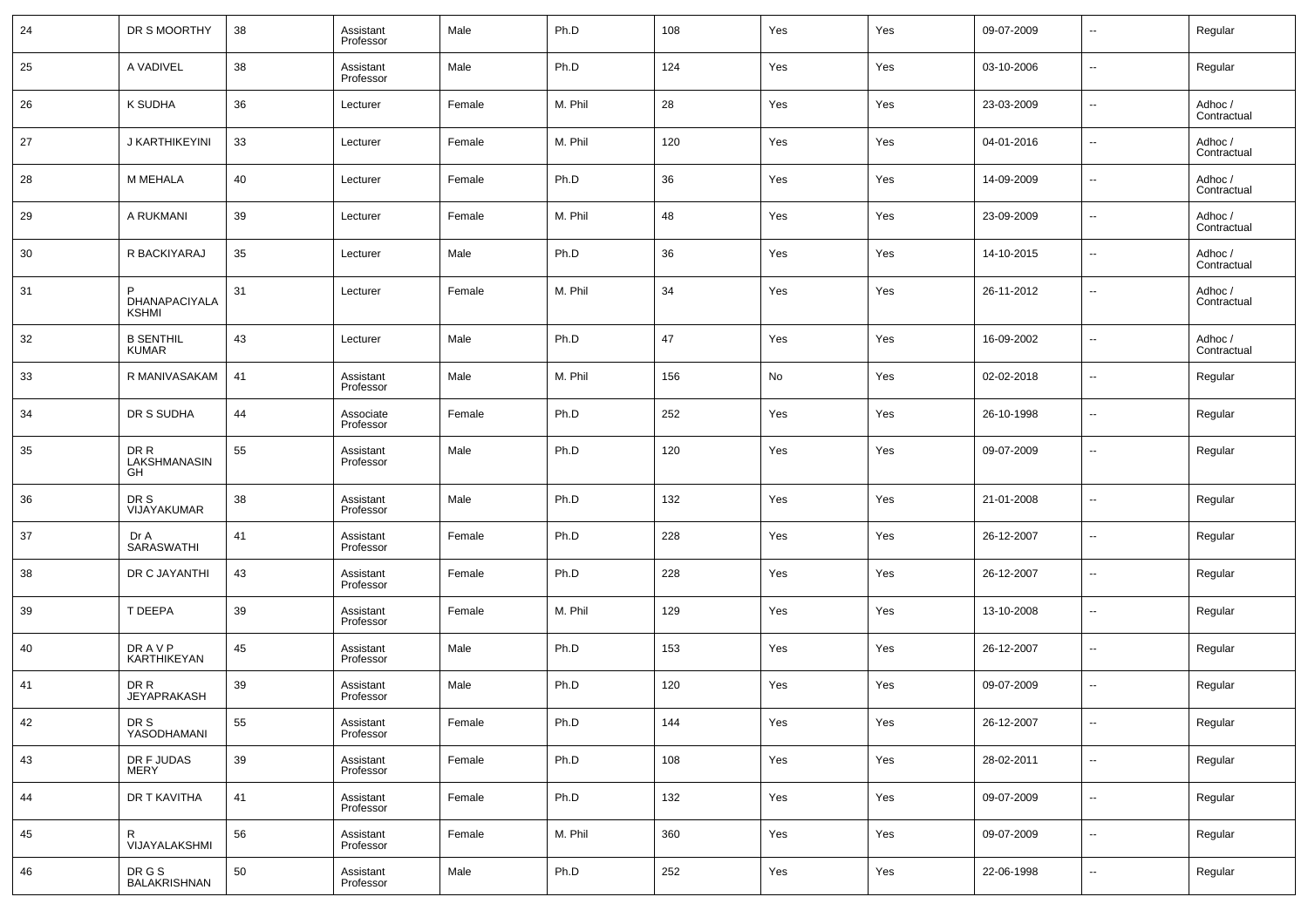| 47 | <b>MRS K SIVAKAMI</b>            | 41 | Assistant<br>Professor | Female | M. Phil    | 192 | Yes | Yes | 13-10-2008 | $\sim$                   | Regular                |
|----|----------------------------------|----|------------------------|--------|------------|-----|-----|-----|------------|--------------------------|------------------------|
| 48 | <b>MRS V SUDHA</b>               | 39 | Assistant<br>Professor | Female | M. Phil    | 156 | Yes | Yes | 13-10-2008 | ⊶.                       | Regular                |
| 49 | DR S SANTHI                      | 53 | Assistant<br>Professor | Female | Ph.D       | 123 | Yes | Yes | 09-07-2009 | $\sim$                   | Regular                |
| 50 | DR T<br><b>SEETHALAKSHMI</b>     | 43 | Assistant<br>Professor | Female | Ph.D       | 123 | Yes | Yes | 09-07-2009 | ⊶.                       | Regular                |
| 51 | Dr N<br><b>ILAVARASAN</b>        | 48 | Assistant<br>Professor | Male   | Ph.D       | 120 | Yes | Yes | 09-07-2009 | $\sim$                   | Regular                |
| 52 | Dr R<br><b>BALAKRISHNAN</b>      | 45 | Assistant<br>Professor | Male   | Ph.D       | 120 | Yes | Yes | 22-12-2008 | ⊶.                       | Regular                |
| 53 | J PRABAKARAN                     | 49 | Assistant<br>Professor | Male   | M. Phil    | 144 | Yes | Yes | 26-12-2007 | ⊶.                       | Regular                |
| 54 | P PARTHIBAN                      | 41 | Assistant<br>Professor | Male   | M. Phil    | 120 | Yes | Yes | 09-07-2009 | ⊶.                       | Regular                |
| 55 | Dr R<br><b>RAVICHANDRAN</b>      | 55 | Assistant<br>Professor | Male   | Ph.D       | 276 | Yes | Yes | 29-08-1996 | $\overline{\phantom{a}}$ | Regular                |
| 56 | Dr K Karikalan                   | 45 | Associate<br>Professor | Male   | Ph.D       | 240 | Yes | Yes | 20-08-2000 | ⊶.                       | Regular                |
| 57 | DR M<br><b>SARAVANAKUMA</b><br>R | 44 | Assistant<br>Professor | Male   | Ph.D       | 48  | Yes | Yes | 05-08-2015 | --                       | Regular                |
| 58 | Dr P<br><b>MURUGADASS</b>        | 54 | Assistant<br>Professor | Male   | Ph.D       | 140 | Yes | Yes | 22-12-2006 | $\overline{\phantom{a}}$ | Regular                |
| 59 | R AMALA                          | 27 | Lecturer               | Female | M. Phil    | 34  | Yes | Yes | 27-09-2016 | $\sim$                   | Adhoc /<br>Contractual |
| 60 | K POONGODI                       | 40 | Lecturer               | Female | Ph.D       | 49  | Yes | Yes | 14-09-2009 | $\overline{\phantom{a}}$ | Adhoc /<br>Contractual |
| 61 | S SARANYA                        | 27 | Lecturer               | Female | <b>SET</b> | 68  | No  | Yes | 25-09-2014 | $\sim$                   | Adhoc /<br>Contractual |
| 62 | D ANNALAKSHMI                    | 34 | Lecturer               | Female | <b>MCA</b> | 68  | Yes | Yes | 23-09-2009 | $\overline{\phantom{a}}$ | Adhoc /<br>Contractual |
| 63 | <b>G SHANTHI</b>                 | 37 | Lecturer               | Female | Ph.D       | 49  | Yes | Yes | 01-08-2006 | $\overline{\phantom{a}}$ | Adhoc /<br>Contractual |
| 64 | A PRAVEEN<br><b>KUMAR</b>        | 32 | Lecturer               | Male   | B.Ed       | 26  | Yes | Yes | 03-01-2014 | $\sim$                   | Adhoc /<br>Contractual |
| 65 | A SUNDHARAM                      | 44 | Lecturer               | Male   | M. Phil    | 118 | Yes | Yes | 21-07-2005 |                          | Adhoc /<br>Contractual |
| 66 | Dr A MANIVEL                     | 49 | Lecturer               | Male   | Ph.D       | 104 | Yes | Yes | 02-01-2008 | $\overline{\phantom{a}}$ | Adhoc /<br>Contractual |
| 67 | DR P<br>KANNUMUTHU               | 54 | Associate<br>Professor | Male   | Ph.D       | 228 | Yes | Yes | 25-03-2000 | $\overline{\phantom{a}}$ | Regular                |
| 68 | DR R<br>SUBRAMANI                | 48 | Assistant<br>Professor | Male   | Ph.D       | 120 | Yes | Yes | 09-07-2009 | $\overline{\phantom{a}}$ | Regular                |
| 69 | DR S KAVITHA                     | 37 | Assistant<br>Professor | Female | Ph.D       | 132 | Yes | Yes | 22-12-2008 | $\sim$                   | Regular                |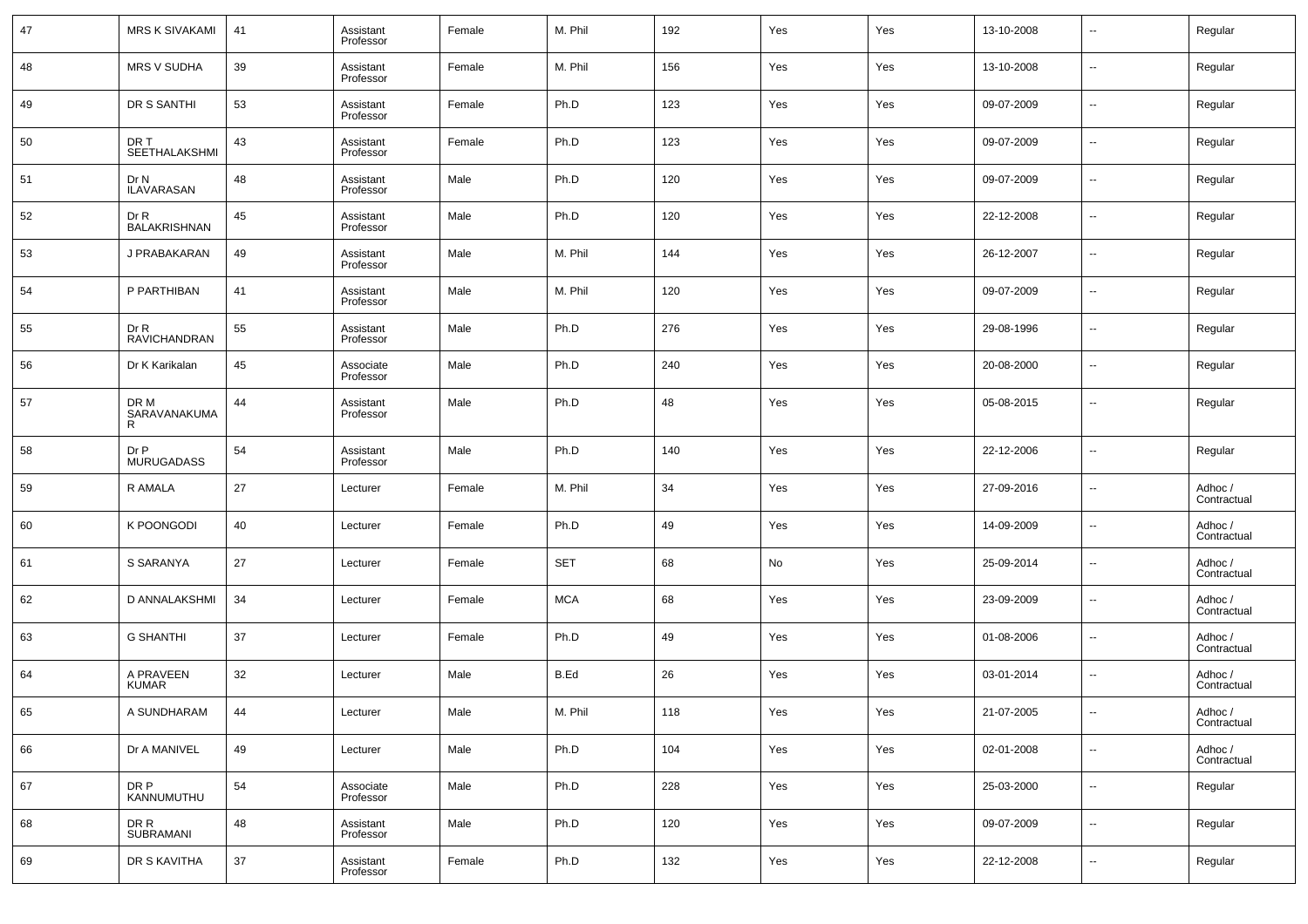| 70 | DR A<br><b>BANUMATHI</b>          | 40 | Assistant<br>Professor | Female | Ph.D    | 216 | Yes | Yes | 15-07-2001 | $\overline{\phantom{a}}$ | Regular                |
|----|-----------------------------------|----|------------------------|--------|---------|-----|-----|-----|------------|--------------------------|------------------------|
| 71 | DR R<br><b>SRINIVASAN</b>         | 51 | Assistant<br>Professor | Male   | Ph.D    | 139 | Yes | Yes | 26-12-2007 | $\overline{\phantom{a}}$ | Regular                |
| 72 | D RAJADURAI                       | 38 | Assistant<br>Professor | Male   | M. Phil | 120 | Yes | Yes | 09-07-2009 | $\overline{\phantom{a}}$ | Regular                |
| 73 | DR R VELLAIYAN                    | 54 | Assistant<br>Professor | Male   | Ph.D    | 120 | Yes | Yes | 09-07-2009 | $\overline{\phantom{a}}$ | Regular                |
| 74 | DR G<br><b>JAHIRHUSSAIN</b>       | 36 | Assistant<br>Professor | Male   | Ph.D    | 48  | Yes | Yes | 28-07-2015 | $\overline{\phantom{a}}$ | Regular                |
| 75 | S<br>AMIRTHALINGAM                | 41 | Assistant<br>Professor | Male   | M. Phil | 132 | Yes | Yes | 13-10-2008 | $\overline{\phantom{a}}$ | Regular                |
| 76 | DR P MARAN                        | 40 | Assistant<br>Professor | Male   | Ph.D    | 48  | Yes | Yes | 28-07-2015 | $\overline{\phantom{a}}$ | Regular                |
| 77 | S<br><b>MURUGAMBIGAI</b>          | 50 | Associate<br>Professor | Female | M. Phil | 324 | Yes | Yes | 28-08-2000 | $\overline{\phantom{a}}$ | Regular                |
| 78 | DR N<br>SHANMUGAM                 | 52 | Assistant<br>Professor | Male   | Ph.D    | 276 | Yes | Yes | 01-07-1996 | $\overline{\phantom{a}}$ | Regular                |
| 79 | DR M<br>SARAVANAN                 | 43 | Assistant<br>Professor | Male   | Ph.D    | 138 | Yes | Yes | 07-02-2008 | $\overline{\phantom{a}}$ | Regular                |
| 80 | MRS<br><b>SENGANISELVI</b>        | 40 | Assistant<br>Professor | Female | M. Phil | 133 | Yes | Yes | 13-10-2008 | $\overline{\phantom{a}}$ | Regular                |
| 81 | <b>MRSR</b><br>VASANTHAKUMA<br>Ri | 56 | Assistant<br>Professor | Female | M. Phil | 123 | Yes | Yes | 09-07-2009 | $\overline{\phantom{a}}$ | Regular                |
| 82 | DR K<br>PUSHPANATHAN              | 51 | Assistant<br>Professor | Male   | Ph.D    | 123 | Yes | Yes | 13-07-2009 | $\ddotsc$                | Regular                |
| 83 | Dr A<br>KARTHIKEYAN               | 51 | Associate<br>Professor | Male   | Ph.D    | 252 | Yes | Yes | 22-10-1998 | $\overline{\phantom{a}}$ | Regular                |
| 84 | Dr R PRAKASH                      | 43 | Assistant<br>Professor | Male   | Ph.D    | 48  | Yes | Yes | 29-07-2015 | $\overline{\phantom{a}}$ | Regular                |
| 85 | S VIJAYARAJAN                     | 52 | Assistant<br>Professor | Male   | M. Phil | 228 | Yes | Yes | 28-08-2000 | $\overline{\phantom{a}}$ | Regular                |
| 86 | <b>G KARVIZHI</b>                 | 37 | Assistant<br>Professor | Female | M. Phil | 132 | Yes | Yes | 13-10-2008 | $\overline{\phantom{a}}$ | Regular                |
| 87 | R KALISWARI                       | 38 | Assistant<br>Professor | Female | M. Phil | 120 | Yes | Yes | 09-07-2009 | $\overline{\phantom{a}}$ | Regular                |
| 88 | Dr N MUKUNDAN                     | 47 | Assistant<br>Professor | Male   | Ph.D    | 222 | Yes | Yes | 09-07-2009 |                          | Regular                |
| 89 | DR K RADHA<br>KRISHNAN            | 49 | Associate<br>Professor | Male   | Ph.D    | 276 | Yes | Yes | 29-08-1996 | $\overline{\phantom{a}}$ | Regular                |
| 90 | J SATYARAJ                        | 32 | Assistant<br>Professor | Male   | M. Phil | 51  | Yes | Yes | 29-07-2015 | $\overline{\phantom{a}}$ | Regular                |
| 91 | S MEENACHI                        | 46 | Lecturer               | Female | M. Phil | 39  | Yes | Yes | 01-08-2005 | $\overline{\phantom{a}}$ | Adhoc /<br>Contractual |
| 92 | DR S<br>UDHAYAKUMAR               | 38 | Lecturer               | Male   | Ph.D    | 69  | Yes | Yes | 24-08-2004 | $\overline{\phantom{a}}$ | Adhoc /<br>Contractual |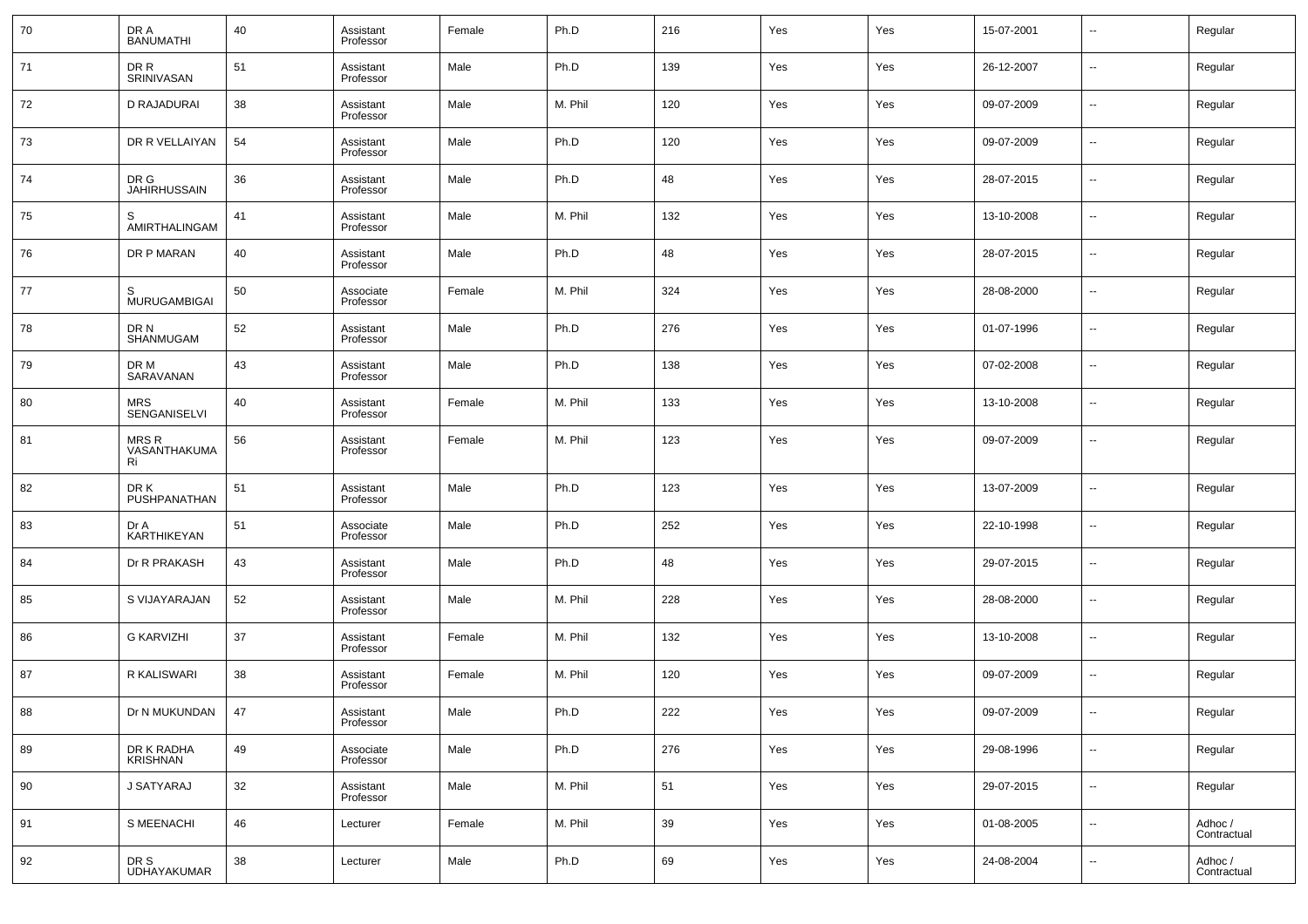| 93  | DR T<br>DHARMENDRAN           | 38 | Lecturer               | Male   | Ph.D       | 85  | Yes | Yes | 14-09-2009 | $\overline{\phantom{a}}$ | Adhoc /<br>Contractual |
|-----|-------------------------------|----|------------------------|--------|------------|-----|-----|-----|------------|--------------------------|------------------------|
| 94  | BALAMURUGAN                   | 39 | Lecturer               | Male   | M. Phil    | 58  | Yes | Yes | 13-09-2010 | $\overline{\phantom{a}}$ | Adhoc /<br>Contractual |
| 95  | V KARTHIKEYAN                 | 27 | Lecturer               | Male   | M. Phil    | 26  | Yes | Yes | 15-07-2015 | $\sim$                   | Adhoc /<br>Contractual |
| 96  | S KAVITHA                     | 44 | Lecturer               | Female | <b>SET</b> | 22  | Yes | Yes | 26-11-2012 | $\overline{\phantom{a}}$ | Adhoc /<br>Contractual |
| 97  | K GOPINATH                    | 29 | Lecturer               | Male   | M. Phil    | 21  | Yes | Yes | 12-10-2015 | $\sim$                   | Adhoc /<br>Contractual |
| 98  | M SIVAKUMAR                   | 37 | Lecturer               | Male   | Ph.D       | 34  | Yes | Yes | 22-09-2015 | $\overline{\phantom{a}}$ | Adhoc /<br>Contractual |
| 99  | Dr G<br>KANAGARAJ             | 33 | Lecturer               | Male   | Ph.D       | 28  | No  | Yes | 03-10-2018 | $\sim$                   | Adhoc /<br>Contractual |
| 100 | DR E KARAGAM                  | 47 | Associate<br>Professor | Female | Ph.D       | 252 | Yes | Yes | 16-10-1998 | $\overline{\phantom{a}}$ | Regular                |
| 101 | DR K<br>SARAVANAN             | 39 | Assistant<br>Professor | Male   | Ph.D       | 120 | Yes | Yes | 09-07-2009 | $\overline{\phantom{a}}$ | Regular                |
| 102 | DR S<br>KODIYARASU            | 39 | Assistant<br>Professor | Male   | Ph.D       | 146 | Yes | Yes | 27-02-2006 | $\overline{\phantom{a}}$ | Regular                |
| 103 | Dr A VINAYAGAM                | 44 | Assistant<br>Professor | Male   | Ph.D       | 252 | Yes | Yes | 01-06-1998 | $\overline{\phantom{a}}$ | Regular                |
| 104 | DR K BALUSAMY                 | 52 | Assistant<br>Professor | Male   | Ph.D       | 48  | Yes | Yes | 27-07-2015 | $\overline{\phantom{a}}$ | Regular                |
| 105 | DR K<br>BALASUBRAMAN          | 40 | Assistant<br>Professor | Male   | Ph.D       | 120 | Yes | Yes | 13-07-2009 | $\overline{\phantom{a}}$ | Regular                |
| 106 | DR S PARVATHI                 | 52 | Assistant<br>Professor | Female | Ph.D       | 120 | Yes | Yes | 09-07-2009 | $\overline{\phantom{a}}$ | Regular                |
| 107 | DR P N<br>ARULMANIKAND<br>AN. | 48 | Assistant<br>Professor | Male   | Ph.D       | 120 | Yes | Yes | 09-07-2009 | --                       | Regular                |
| 108 | D SELVAKUMAR                  | 47 | Assistant<br>Professor | Male   | M. Phil    | 132 | Yes | Yes | 13-10-2008 | --                       | Regular                |
| 109 | DR V MURUGAN                  | 39 | Assistant<br>Professor | Male   | Ph.D       | 48  | Yes | Yes | 27-07-2015 | --                       | Regular                |
| 110 | DR P<br>SUNDARARAJ            | 43 | Assistant<br>Professor | Male   | Ph.D       | 108 | Yes | Yes | 26-02-2011 | --                       | Regular                |
| 111 | DR V<br>SATHURAGIRI           | 50 | Assistant<br>Professor | Male   | Ph.D       | 288 | Yes | Yes | 01-11-1994 | $\overline{\phantom{a}}$ | Regular                |
| 112 | DR C MANIVEL                  | 39 | Assistant<br>Professor | Male   | Ph.D       | 180 | Yes | Yes | 01-06-2004 | ٠.                       | Regular                |
| 113 | V SHANMUGAM                   | 40 | Assistant<br>Professor | Male   | M. Phil    | 133 | Yes | Yes | 13-10-2008 | $\overline{\phantom{a}}$ | Regular                |
| 114 | DR C<br>GUNASEKARAN           | 54 | Assistant<br>Professor | Male   | Ph.D       | 60  | Yes | Yes | 09-07-2009 | $\overline{\phantom{a}}$ | Regular                |
| 115 | DR V<br>KATHIRAVAN            | 44 | Assistant<br>Professor | Male   | Ph.D       | 123 | Yes | Yes | 09-07-2009 | $\overline{\phantom{a}}$ | Regular                |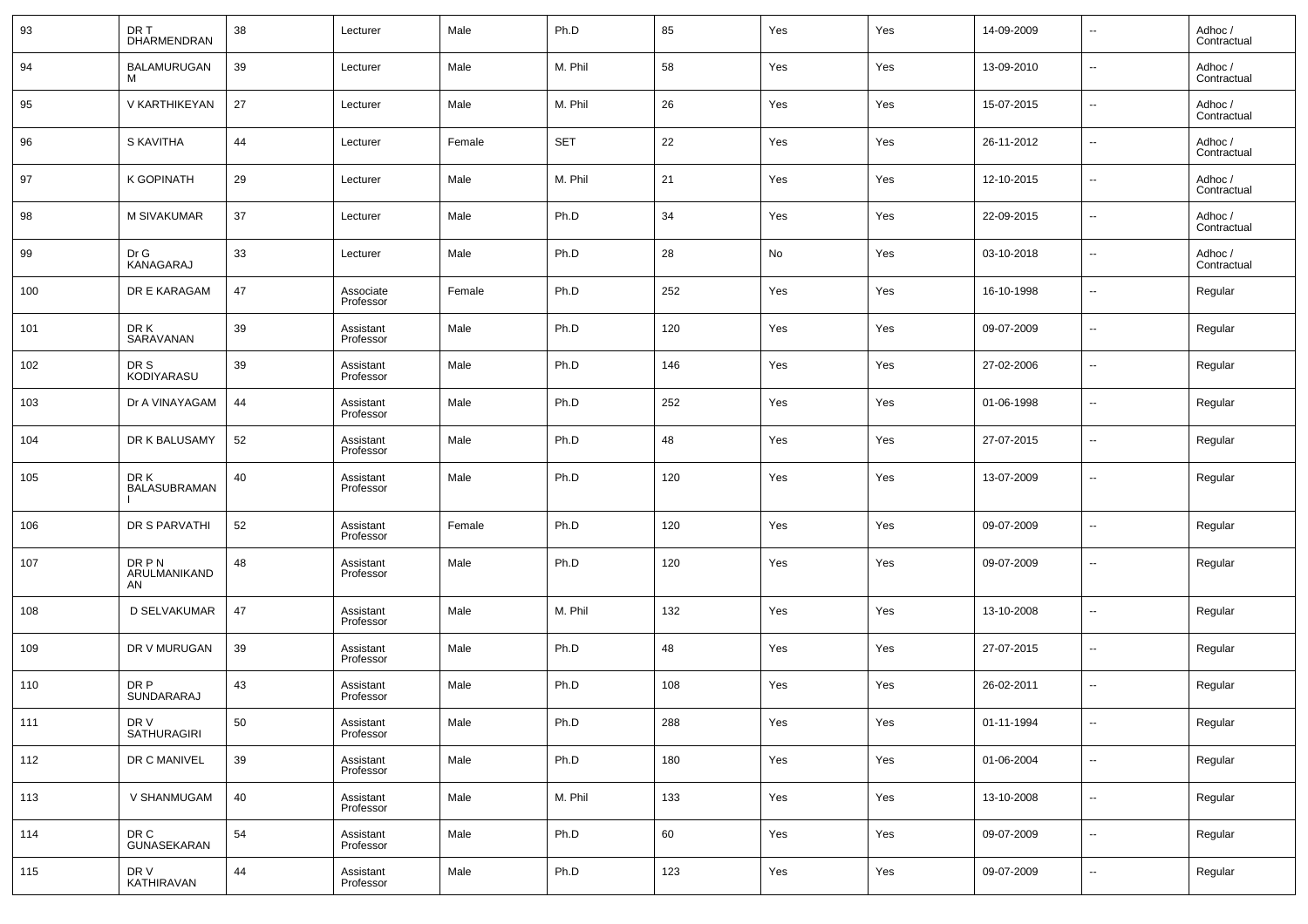| 116 | <b>K BABU</b>                            | 43 | Assistant<br>Professor | Male   | M. Phil    | 96  | Yes | Yes | 28-02-2011 | $\overline{\phantom{a}}$ | Regular                |
|-----|------------------------------------------|----|------------------------|--------|------------|-----|-----|-----|------------|--------------------------|------------------------|
| 117 | Dr S ALEXANDER                           | 47 | Assistant<br>Professor | Male   | Ph.D       | 276 | Yes | Yes | 16-10-1998 | $\overline{\phantom{a}}$ | Regular                |
| 118 | P<br><b>MUTHAMILSELVI</b>                | 42 | Assistant<br>Professor | Female | M. Phil    | 144 | Yes | Yes | 26-12-2007 | $\overline{\phantom{a}}$ | Regular                |
| 119 | Dr J<br><b>JOTHILAKSHMI</b>              | 41 | Assistant<br>Professor | Female | Ph.D       | 120 | Yes | Yes | 09-07-2009 | $\overline{\phantom{a}}$ | Regular                |
| 120 | Dr S JAGADEES<br><b>PANDI</b>            | 44 | Assistant<br>Professor | Male   | Ph.D       | 187 | Yes | Yes | 09-07-2009 | $\overline{\phantom{a}}$ | Regular                |
| 121 | <b>K KALPANA</b>                         | 36 | Assistant<br>Professor | Female | M. Phil    | 51  | Yes | Yes | 29-07-2015 | $\overline{\phantom{a}}$ | Regular                |
| 122 | DR K<br><b>SENTHILKUMAR</b>              | 45 | Assistant<br>Professor | Male   | Ph.D       | 51  | Yes | Yes | 29-07-2015 | $\overline{\phantom{a}}$ | Regular                |
| 123 | K KALPANA                                | 29 | Lecturer               | Female | <b>SET</b> | 38  | Yes | Yes | 22-02-2017 | $\overline{\phantom{a}}$ | Adhoc /<br>Contractual |
| 124 | <b>K VANATHI</b>                         | 44 | Lecturer               | Female | Ph.D       | 37  | Yes | Yes | 14-09-2009 | $\overline{\phantom{a}}$ | Adhoc /<br>Contractual |
| 125 | V S<br><b>BALASUBRAMAN</b><br><b>IAN</b> | 36 | Lecturer               | Male   | M. Phil    | 29  | Yes | Yes | 02-01-2008 | $\overline{\phantom{a}}$ | Adhoc /<br>Contractual |
| 126 | M SHIVASANKAR                            | 28 | Lecturer               | Male   | M. Phil    | 27  | Yes | Yes | 25-06-2014 | --                       | Adhoc /<br>Contractual |
| 127 | K CHITRASELVI                            | 33 | Lecturer               | Female | M. Phil    | 23  | Yes | Yes | 13-09-2010 | $\overline{\phantom{a}}$ | Adhoc /<br>Contractual |
| 128 | R SATHYA                                 | 29 | Lecturer               | Female | M. Phil    | 38  | Yes | Yes | 08-10-2014 | --                       | Adhoc /<br>Contractual |
| 129 | M MALATHI                                | 37 | Lecturer               | Female | M. Phil    | 29  | Yes | Yes | 18-08-2006 | $\overline{\phantom{a}}$ | Adhoc /<br>Contractual |
| 130 | Dr MARUN<br><b>KUMAR</b>                 | 30 | Lecturer               | Male   | Ph.D       | 18  | No  | Yes | 03-10-2018 | $\overline{\phantom{a}}$ | Adhoc /<br>Contractual |
| 131 | TMAHAKAVI                                | 35 | Lecturer               | Male   | Ph.D       | 16  | Yes | Yes | 07-03-2019 | $\overline{\phantom{a}}$ | Adhoc /<br>Contractual |
| 132 | Dr A<br>PECHIAPPAN                       | 34 | Lecturer               | Male   | Ph.D       | 38  | Yes | Yes | 25-10-2018 | $\overline{\phantom{a}}$ | Adhoc /<br>Contractual |
| 133 | DR K<br>NACHIMUTHU                       | 40 | Lecturer               | Male   | Ph.D       | 152 | Yes | Yes | 27-02-2019 | $\overline{\phantom{a}}$ | Adhoc /<br>Contractual |
| 134 | DR S<br>MANAVALAN                        | 42 | Lecturer               | Male   | Ph.D       | 80  | Yes | Yes | 27-02-2019 |                          | Adhoc /<br>Contractual |
| 135 | DR K KARIKALAN                           | 45 | Associate<br>Professor | Male   | Ph.D       | 280 | Yes | Yes | 28-08-2000 | $\overline{\phantom{a}}$ | Regular                |
| 136 | DR G RAMESH                              | 41 | Assistant<br>Professor | Male   | Ph.D       | 156 | Yes | Yes | 08-11-2018 | $\overline{\phantom{a}}$ | Regular                |
| 137 | DR K<br>KANAKARAJ                        | 33 | Lecturer               | Male   | Ph.D       | 54  | Yes | Yes | 03-10-2018 | $\overline{\phantom{a}}$ | Adhoc /<br>Contractual |
| 138 | DR P<br>ARUNASWATHI                      | 34 | Lecturer               | Female | Ph.D       | 56  | Yes | Yes | 27-02-2019 | $\overline{\phantom{a}}$ | Adhoc /<br>Contractual |